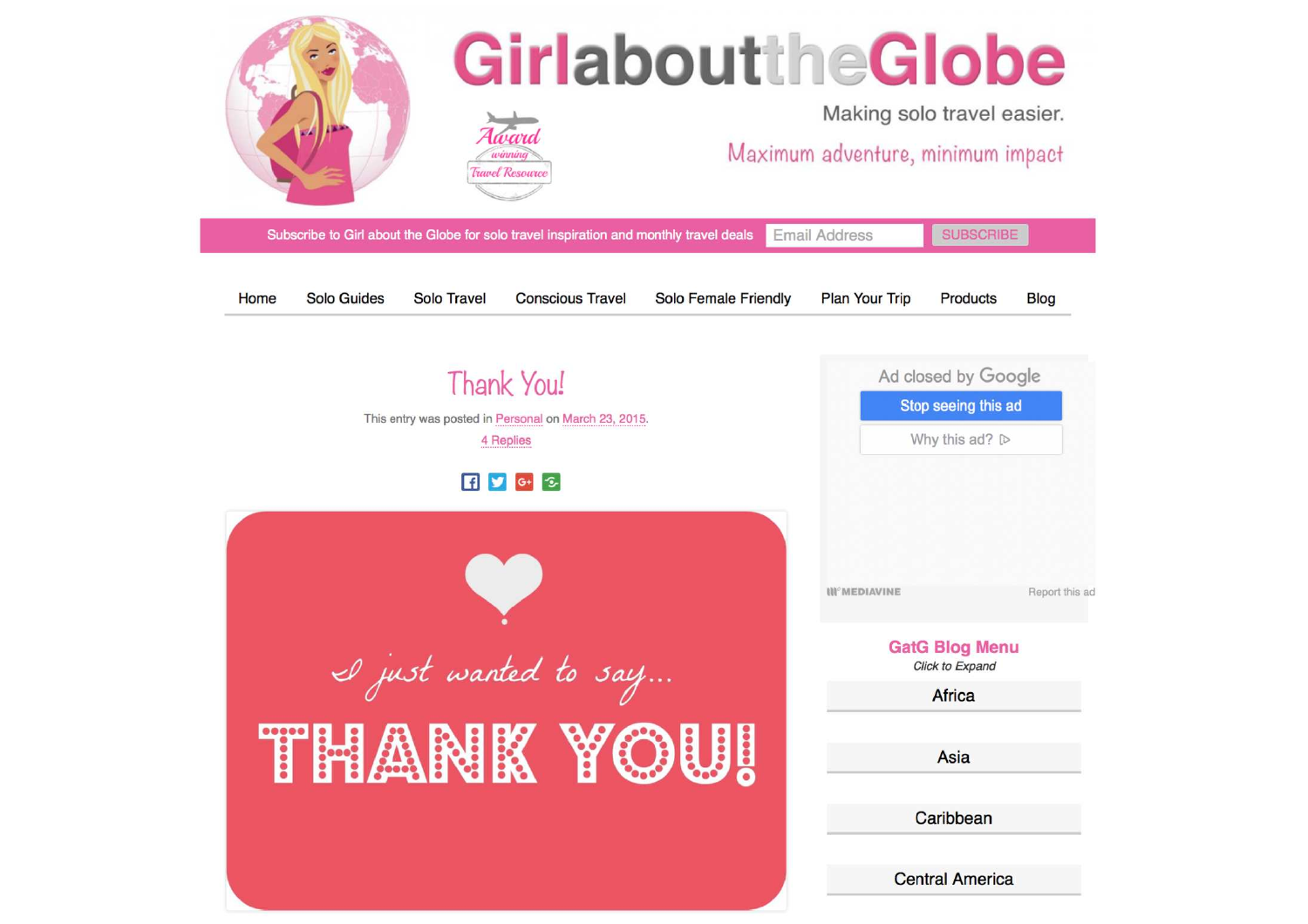Subscribe to Girl about the Globe for solo travel inspiration and monthly travel deals

Email Address **SUBSCRIBE** 

## Thank You!

This entry was posted in Personal on March 23, 2015 [https://www.girlabouttheglobe.com/blog/thank-you/]

My Kickstarter campaign has come to a close and <sup>I</sup> am delighted to announce that <sup>I</sup> hit my target!

<sup>I</sup> have been working on this project for the last eight months and now thanks to the kind generosity of everyone who pledged, <sup>I</sup> can turn this book into reality and get it onto bookshelves and into women's backpacks to help them on their solo trips.

Thank you so much to everyone who has kindly pledged and a huge THANK YOU to the following people:

- Aileen O'Farrell
- Amanda Hodson
- Andrew Zaplatynsky
- $\bullet$ Angie Hyde
- Anthony Allen
- Andrew G Bowes
- $\bullet$ Benjamin Philip Hardy
- $\bullet$  Bimuno
- $\bullet$  Cindy Allen
- Danni de Nervaux
- Darren and Wendy Howarth
- Darren Fells
- David Lee
- Diana Conte
- Donna Stroud
- Ellie Lindsay
- Esme Terry
- $\bullet$ Felipe Padilla
- Frank Conway
- Galmor Travel
- Gemma Gibbins
- George Mandis
- Filsan Ahmed
- Heather Bruce
- Helen MacKenzie
- Ian Parham
- Joey Bonura
- Kat Hubbard
- Katerina Bomshtein Dobkin
- Kevin Searle
- Lauren Guberman
- Lauren Brown
- Lauren Friend
- Louise McFetridge